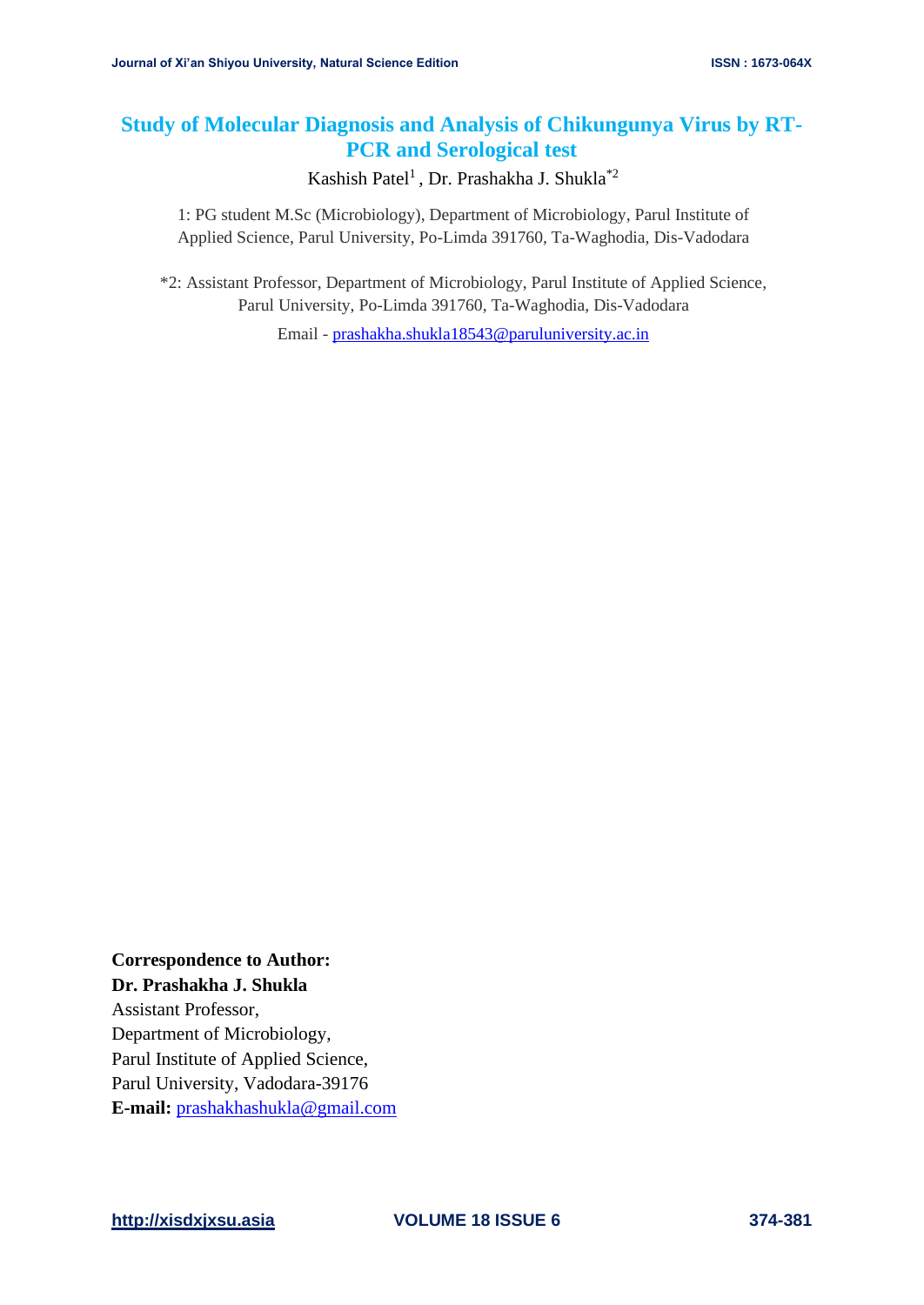# **ABSTRACT**

Chikungunya is caused by an arbovirus and spread by the mosquito Aedesaegypti. Chikungunya is a viral disease with symptoms and pathogenesis that are strikingly similar to dengue fever. Chikungunya is caused by the alpha virus, which is spread by the aedes aegypti mosquito, which is only active during the day.For CHIKV, a real-time RT-PCR assay was developed to detect currently circulating virus strains as well as other genotypes.Its sensitivity was compared to a previously published real-time assay and a standard RT-PCR assay.ELISA was used to identify CHIKV immunoglobulin (Ig) G and M antibodies in serum or blood absorbed on filter paper.

**Keywords:** Chikungunya, Filter paper; Real time RT PCR, IGM Test.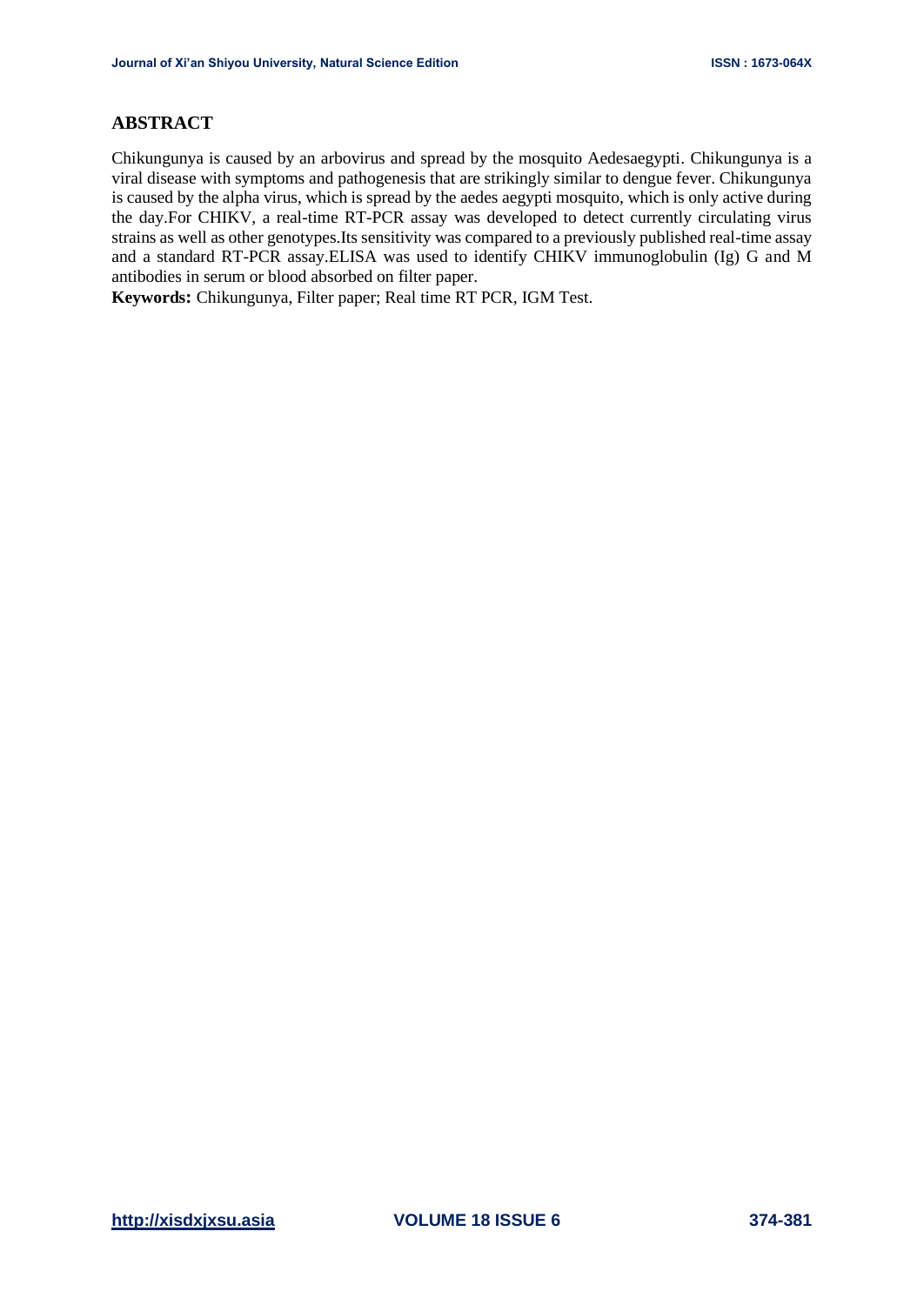### **INTRODUCTION:**

The Chikungunya virus (CHIKV) belongs to the Togaviridae family and belongs to the Alphavirus genus. On the basis of serological cross-reactivity, the 29 Alphavirus species are divided into antigenic complexes, with CHIKV belonging to the Semliki Forest virus complex [1].It was responsible for extensive outbreaks on these two continents from the 1960s to the 1980s, before a period of relative quiet over the next 20 years. It was first described in Africa (Tanzania) in 1954 and later found in Asia. In the year 2000, there was a massive outbreak in the Congo [2].The CHIKV genome is an 11.8-kilobyte linear, single-stranded, positive sense RNA molecule [3].The Comoros were the source of the first case of chikungunya sickness in La Réunion (Indian Ocean) in March 2005 [4].This triggered a large-scale outbreak that lasted until mid-2006. In the second week of February 2006, the outbreak peaked with 47 000 cases [5].After the outbreak phase (August to October 2006), a serological survey revealed that chikungunya had afflicted roughly 300 000 people out of a total population of 787 000. (38.2 percent )[6].Symptoms of the outbreak included fever (with abrupt onset) and arthralgia, which were often coupled with asthenia, myalgia, skin rash, and digestive and neurological issues[7].New or unusual clinical forms, such as neurological symptoms, heart and liver problems, and materno-foetal transfer, have also been observed [5].Our understanding of the disease has substantially evolved as a result of the recent global outbreak, which has resulted in millions of infected patients. From an epidemiological and clinical standpoint, it was previously considered a minor arboviral disease.Chikungunya was once thought to be a harmless, uncomfortable fever, and was frequently confused with dengue fever. It was first described as having a high fever and a persistent peripheral polyarthritis that was occasionally accompanied by a rash. The disease's name comes from the severity of the pain and disability: in Makonde, "chikungunya" means "that which bends up." Recent outbreak studies have described the characteristics of the acute stage, including unusual, severe, and deadly complications, as well as the chronic stage's burden.[8,9,10].Because of a serious ongoing outbreak in the Western Hemisphere, CHIKV-induced sickness was recently designated as a nationally notifiable condition in the United States [11].As of March 2016, the outbreak had spread over the Western Hemisphere, affecting 45 nations and territories and caused around 1.8 million suspected cases[12].In the United States in 2014, 2,811 instances of CHIKV-induced illness were documented, including 12 locally acquired cases in Florida[11].In 2015, there were 896 instances of CHIKV-induced disease and 1 locally acquired case in Texas, resulting in a total of 896 cases of CHIKV-induced disease and 1 locally acquired case[13].Because of the continuous pandemic in the Americas and the extensive availability of competent mosquito vectors, this indicates a considerable risk of breakout in the United States[14].Despite the fact that millions of individuals have been infected with CHIKV in the previous decade, there are currently no effective prevention or treatment options. The mosquito vector is the focus of preventive actions, which include wearing long sleeves, using mosquito nets, eliminating mosquito breeding areas, and using insecticides [15].Treatments are mostly symptomatic and supportive, and the efficacy of potentially more specialised medications is uncertain at this time [16,17].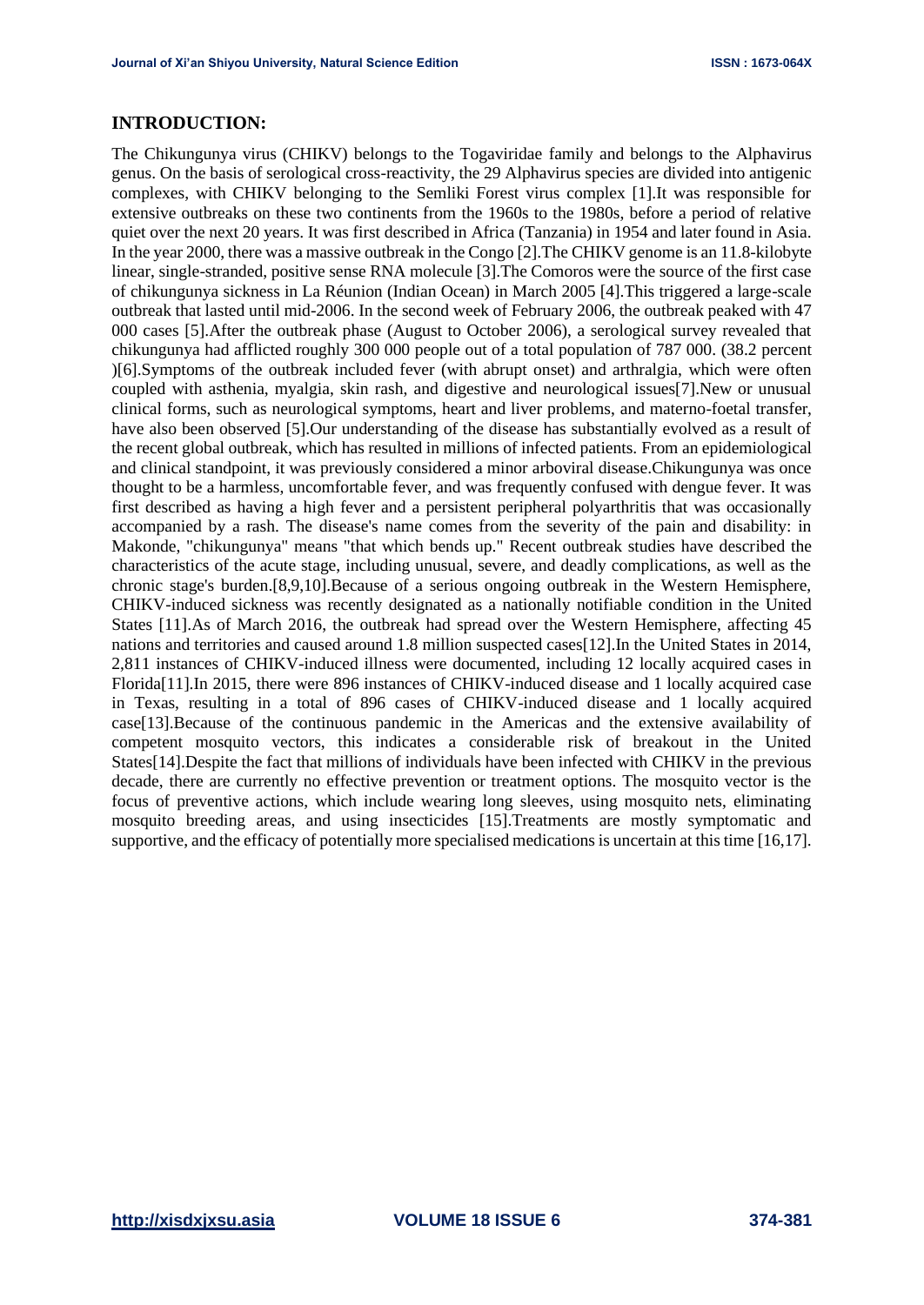

# **METHODS**

#### **laboratory diagnosis**

Several laboratory tests that use serum or plasma to detect virus, viral nucleic acid, or virus-specific immunoglobulin (Ig) IgM and neutralising antibodies are available to diagnose CHIK. CHIKV viral RNA can be detected during viremia due to the high viral load.commercial diagnostics with good sensitivity and specificity during the first 5-8 days of illness.The time of the sampling in relation to the onset of the symptomatology and the amount of the samples available determine the sort of test to use. **SEROLOGICAL TESTS: IGM and ELISA** 

Antibodies to CHIKV IGM emerge at the end of the first week of sickness, and convalescent-phase samples from individuals whose acute-phase samples test negative should be acquired to definitively rule out the diagnosis. CHIK is diagnosed serologically by detecting CHIKV-specific IgM in serum samples for 5-7 days after symptom onset, or by demonstrating a four-fold increase (or seroconversion) of CHIK-specific IgG antibody titers in two serum samples taken at least 15 days apart (acute and convalescent phases of the disease)[18].IgM antibodies to CHIKV can last up to a year, especially in patients with long-term arthralgia, but they usually only last 3-4 months. For several years after infection, the particular CHIKV-IgG can be found. Infection with closely related alphaviruses belonging to the Semliki forest virus has been linked to serological cross-reactions and false positive testing[19].The existence of IgM and IgG anti-chikungunya antibodies can be confirmed using an enzyme-linked immunosorbent test (ELISA). IgM antibody levels peak three to five weeks after the onset of sickness and last about two months. Serological and virological tests should be performed on samples collected within the first week after the onset of symptoms (RT-PCR)[20].

### **METHOD**

Advantage chikungunya IgM card is the one step immunochromatographic assay.The test sample is delivered to an absorbent pad and passes laterally through it, mixing with the conjugate. If the sample contains Chikungunya-specific IgM antibodies, they form a combination with the gold colloid conjugate of the Chikungunya antigen. Capillary action causes the compound to move across the nitrocellulose membrane. The complex creates a pink purple line when it comes into contact with the line of immobilised Anti human IgM antibodies (Test line, 'T'), showing that the sample is reactive. An additional control line 'C' has been placed at a distance from the test line on the strip to act as a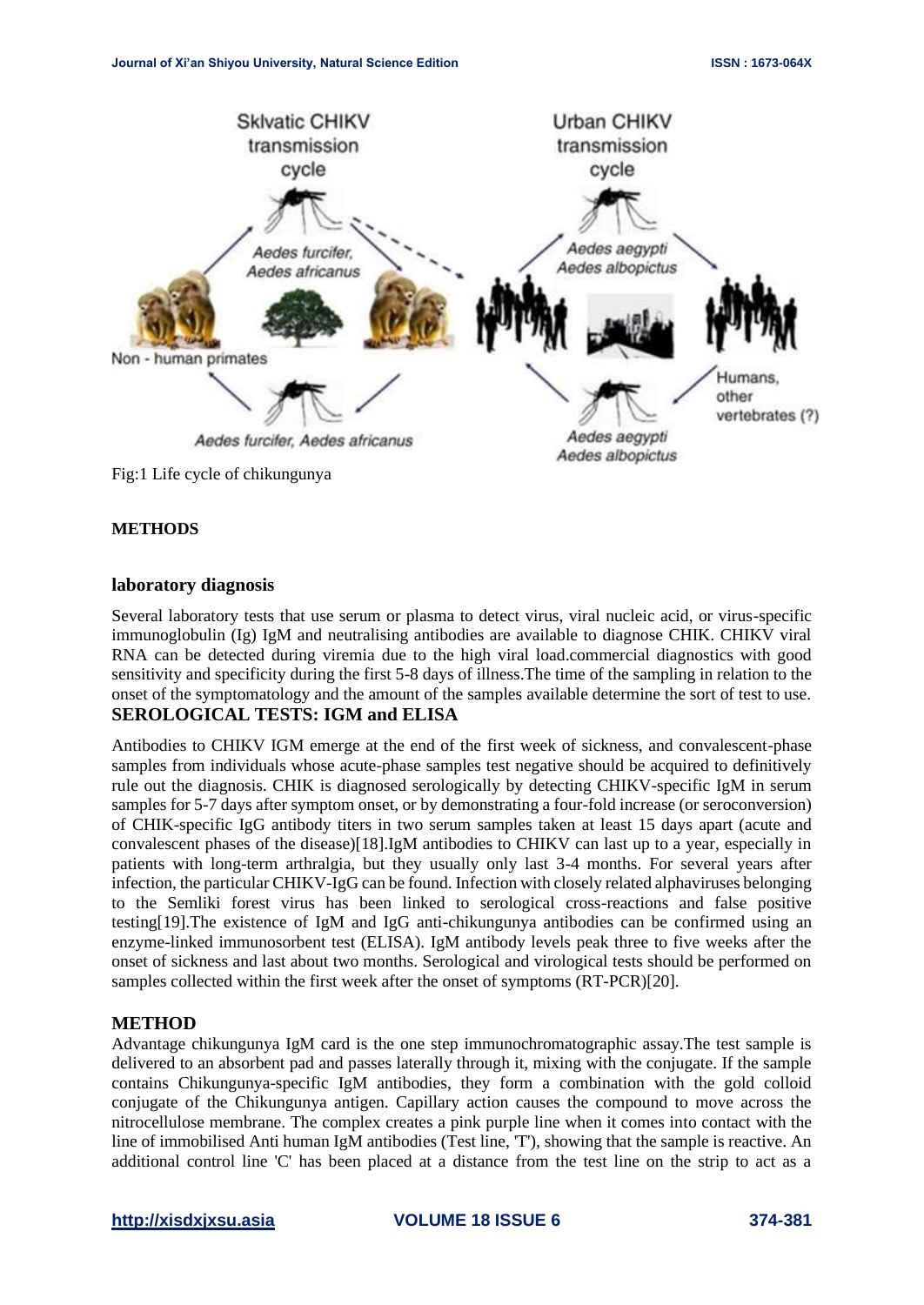procedural control. If the test is done correctly, the control region will create a pinkish-purple line when it comes into touch with the conjugate.

# **MOLECULAR TESTS**

A real-time PCR/nested PCR combination amplifying a segment of the envelope E-2 gene can be used to identify CHIKV [21]. The non-structural nsP1 and envelope E-1 genes have been targeted for CHIKV detection and genotyping [22].Recently, one-step taqman has become more sensitive and specific. By measuring viral load in clinical samples and cell culture supernatant, the RT-PCR test has been established as a tool for diagnosing CHIKV and as a fast indicator [23].The real-time loop-mediated isothermal amplification (RT-LAMP) assay has also been discovered to be an effective molecular diagnostic tool [24].RT-PCR can detect unique CHIKV viral RNA in serum, plasma, or EDTA samples collected from patients during the acute phase of infection (usually 7 days following onset of symptoms). CHIKV infection results in high levels of viremia, which lasts for 4-6 days after symptoms appear. This is a fantastic opportunity for a diagnosis. In the acute phase of infection, real-time RT-PCR is the best diagnostic for diagnosing CHIKV infections [21].To confirm CHIKV infection, an RT-PCR test should be performed within the first 7 days of symptom onset. During the first several days after infection, the virus can be isolated from the blood. There are several reverse transcriptase–polymerase chain reaction (RT–PCR) procedures available, but their sensitivity varies[25]. Some are better suited to clinical diagnosis than others .RT–PCR results from clinical samples can be used to genotype the virus, allowing for comparisons with virus samples from different geographical locations[26].In the first three days of illness, viral culture may detect the virus; nonetheless, CHIKV should be treated under BSL 3 conditions[27].

### **METHOD**

The Truenat KFD system (Molbio Diagnostics Pvt.Ltd.) is made up of three parts: (1) an AutoPrep sample prep kit; (2) a Trueprep AUTO RNA extraction system; and (3) a Truelab UnoDx PCR analyser system[28]. KFDV clinical specimens were handled with normal personal protective equipment and procedures, as well as BSL-3/BSL-2 biosafety measures. For inactivation, a 50-liter extraction volume from suspicious specimens (mostly human blood, serum, homogenised monkey necropsy organs, and homogenised tick pools) was treated with lysis buffer[29].The treated material was placed into an RNA extraction cartridge and subsequently into the Trueprep AUTO RNA extraction equipment. Each sample received 150 l of RNA elute, of which 6 l was added to a reagent tube containing lyophilized master mix. For 30 seconds, the reaction mixture was incubated[30]. 6 l of the reaction mixture was added to the microchip after it was placed on the PCR analyser tray. The cycle threshold (Ct) value and optical graph were viewed at the end of the 40-minute run[31].

### **CONCLUSION:**

The current spread of previously unnoticed CHIKV is an example of infectious disease globalisation.As a result, it's critical to comprehend the dynamics of CHIKV infection, its immune response, and the type and quality of antigen employed in diagnostic test design. Because CHIKV is a new focus of focused research, breakthroughs in diagnosis are expected to help all persons who are at risk, particularly those in underdeveloped nations.

#### **Acknowledgment**

It's our privilege and honor to express our sincerest gratitude to the Parul University, Vadodara, Gujarat for providing me with all the necessary support and facilities including state-of-the-art infrastructure facilities with advanced technological scientific laboratories and everything else that was required to carry out this.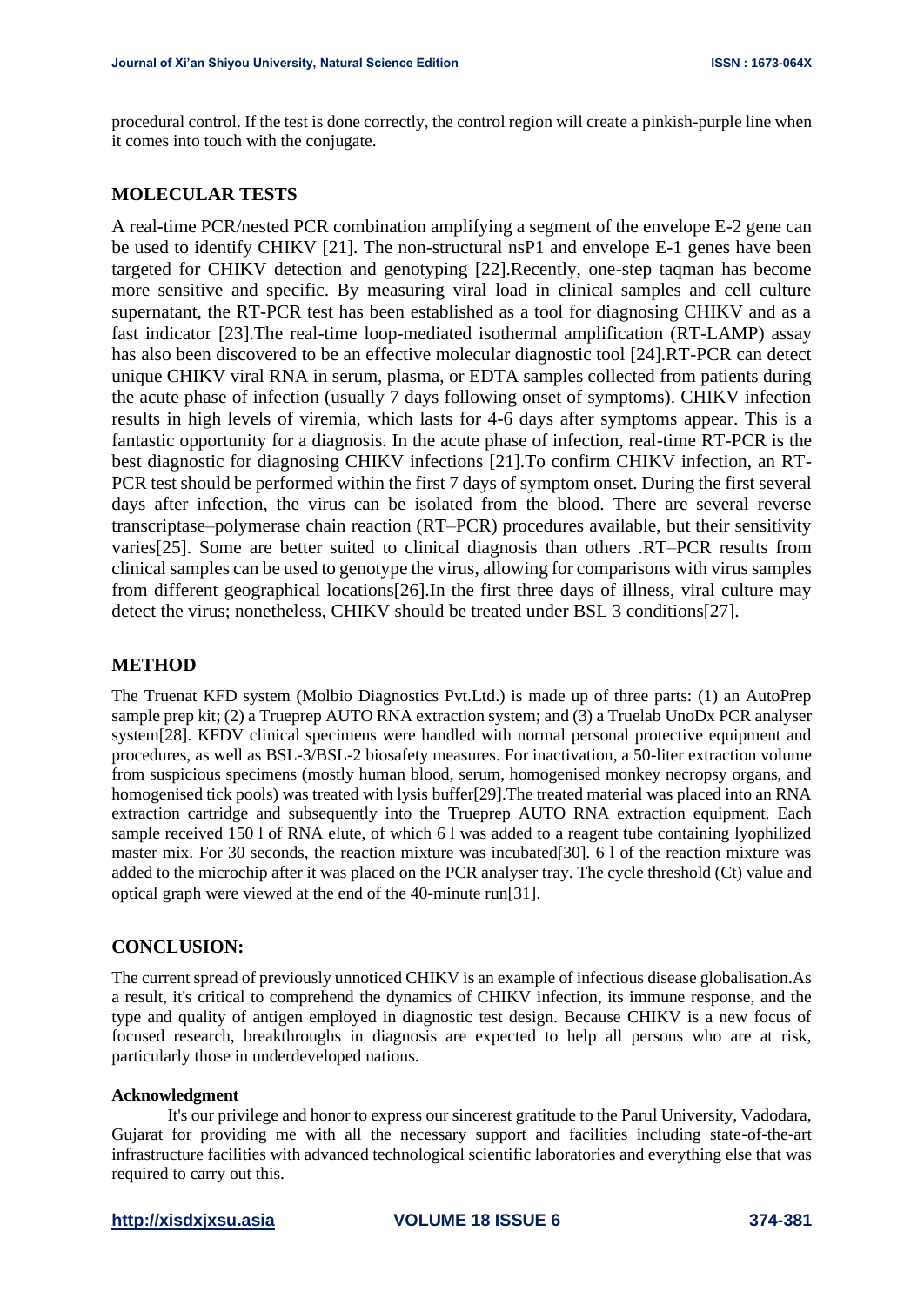#### **Conflicts of interest**

The authors declare no conflicts of interest.

#### **REFERENCES:**

*[1] Fauquet CM, Mayo MA, Maniloff J, Desselberger U, Ball LA, editors. Virus Taxonomy: 8th Report of the International Committee on Taxonomy of Viruses. Academic Press, Elsevie*

*[2] Pastorino B, Muyembe-Tamfum JJ, Bessaud M, et al. Epidemic resurgence of Chikungunya virus in democratic Republic of the Congo: identification of a new central African strain. J Med Virol. 2004;74:277–82.*

*[3] Fauquet CM, Mayo MA, Maniloff J, Desselberger U, Ball LA, editors. Virus Taxonomy: 8th Report of the International Committee on Taxonomy of Viruses. Academic Press, Elsevi.*

*[4] Paquet C, Quatresous I, Solet JL, Sissoko D, Renault P, Pierre V, and al.Chikungunya outbreak in Reunion: epidemiology and surveillance, 2005 to early January 2006. EuroSurveillance 2006; 11: E060202 3. Available from<http://www.eurosurveillance.org/ew/2006/060202.asp#3>*

*[5] P. Renault, D. Sissoko, J.-L. Solet, V. Pierre, E. Balleydier, A. Economopoulou, and al. Surveillance épidémiologique du Chikungunya à La Réunion, 2005-2006. Epidemiological surveillance of Chikungunya disease in Réunion Island, 2005-2006 [French]. in Congrès Francophone d'Epidémiologie en Milieu Tropical. 2007. IRSP, Ouidah, Benin, 23-25 january 2007. Available from [http://www.invs.sante.fr/surveillance/chikungunya/publication\\_ouidah.pdf.](http://www.invs.sante.fr/surveillance/chikungunya/publication_ouidah.pdf)*

*[6] Perrau J, Catteau C, Michault A, Parain C, Favier F. Fin 2006, 300 000 personnes avaient été atteintes par le chikungunya. At the end of 2006, 300000 inhabitants of Réunion Island had contracted chikungunya [French]. Econ Reun 2007;129:16–*

*[7] Staikowsky F, Le Roux K, Schuffenecker I, Laurent P, Grivard P. Develay A and al. Retrospective survey of Chikungunya disease in Réunion Island hospital staff. Epidemiol Infect 2007 (doi: 10.1017/S0950268807008424).*

*[8] Josseran L, Paquet C, Zehgnoun A, et al. Chikungunya disease outbreak, Reunion Island. Emerg Infect Dis. 2006;12:1994–5.*

*[9] Simon F, Parola P, Grandadam M, et al. Chikungunya infection: an emerging rheumatism among travelers returned from Indian Ocean islands. Report of 47 cases. Medicine (Baltimore). 2007;86:123– 37.*

*[10] Borgherini G, Poubeau P, Staikowsky F, et al. Outbreak of chikungunya on Reunion Island: early clinical and laboratory features in 157 adult patients. Clin Infect Dis. 2007;44:1401–7.*

*[11] CDC. Chikungunya Virus, 2014 final data for the United States. 2016. Available from: http://www.cdc.gov/chikungunya/geo/unitedstates-2014.html. [Accessed on: March .*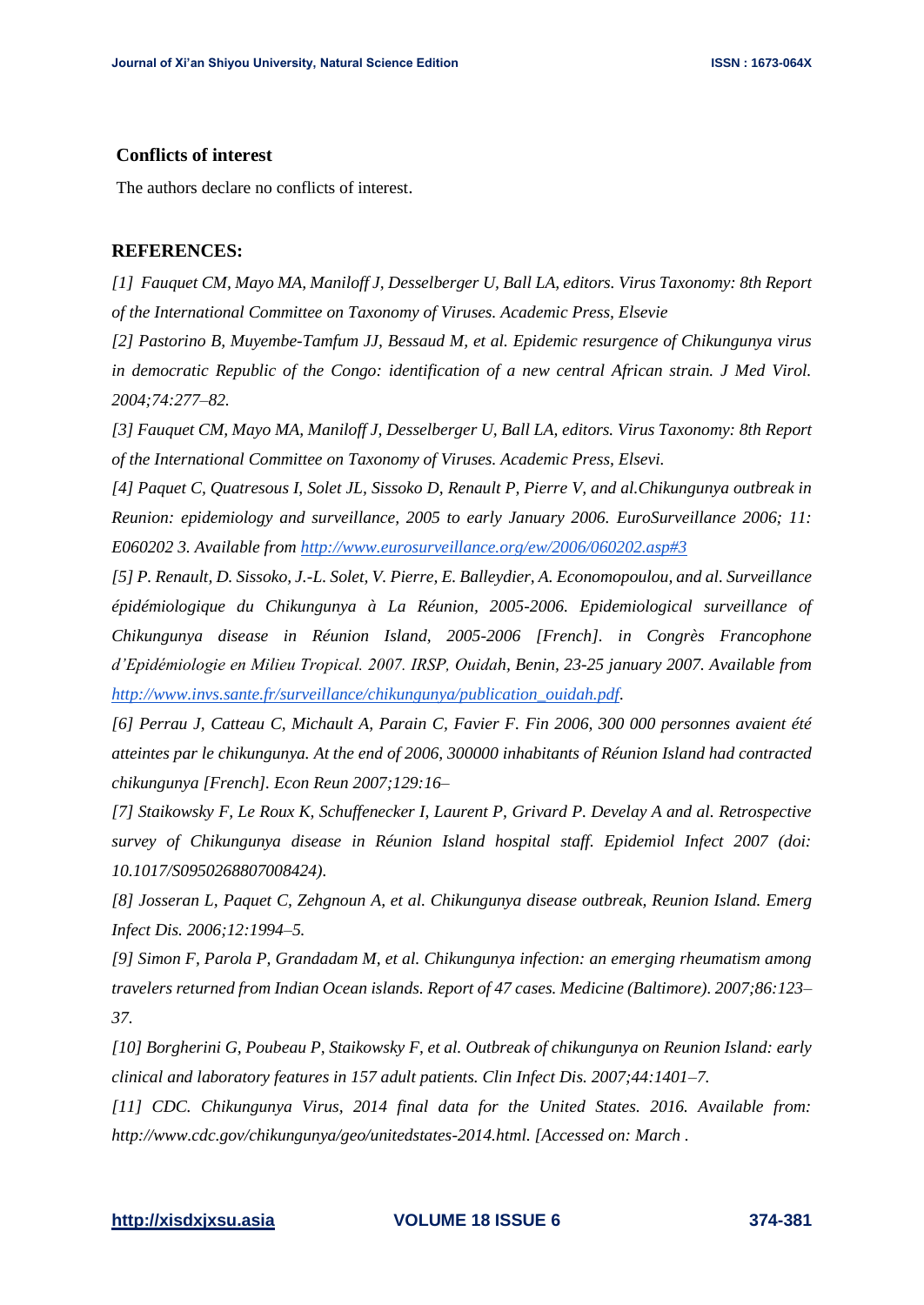*[12] PAHO. Chikungunya: Statistic Data. 2016. Available from: http://www.paho.org/hq/index.php?option=com\_topics&view=readall& cid=5927&Itemid=40931&lang=en. [Accessed on: April 15];*

*[13] CDC. Chikungunya Virus, 2015 final data for the United States. 2016. Available from: https://www.cdc.gov/chikungunya/geo/unitedstates-2015.html. [Accessed on: July 20];*

*[14] Madariaga M, Ticona E, Resurrecion C. Chikungunya: bending over the Americas and the rest of the world. Braz Soc Infect Dis 2016; 20(1): 91-8. [http://dx.doi.org/10.1016/j.bjid.2015.10.004] .*

*[15] Ali Ou Alla S, Combe B. Arthritis after infection with Chikungunya virus. Best Pract Res Clin Rheumatol 2011; 25(3): 337-46. [http://dx.doi.org/10.1016/j.berh.2011.03.005] [PMID: 22100284].*

*[16] Labadie K, Larcher T, Joubert C, et al. Chikungunya disease in nonhuman primates involves longterm viral persistence in macrophages. J Clin Invest 2010; 120(3): 894-906. [http://dx.doi.org/10.1172/JCI40104] [PMID: 20179353]* 

*[17] Foissac M, Javelle E, Ray S, Guérin B, Simon F. Post-Chikungunya rheumatoid arthritis, Saint Martin. Emerg Infect Dis 2015; 21(3): 530-2. [http://dx.doi.org/10.3201/eid2103.141397] [PMID: 25695499].*

*[18] Julvez J, Michault A, Galtier J, El Amine Ali Halidi M, Vidal JM. Seroepidemiological evaluation of Malaria in Mayotte Island (Comoro Archipelago), 1984-1988 [French]. Bulletin de la Société de Pathologie Exotique 1990;83:658–68.*

*[19] Julvez J, Michault A, Isautier H, Conan H, Galtier J. Seroepidemiological study of malaria in Mayotte Island (Indian Ocean) from 1984 to 1986 [French]. Cahiers ORSTOM, série Entomologie Médicale et Parasitologie 1986;XXIV:279–86.*

*[20] Ibrahim SA, Abdallah A, Saleh EA, Osterhaus ADME, De Swart RL. Measles virus-specific antibody levels in Sudanese infants: a prospective study using filter-paper blood samples. Epidemiol Infect 2005;134:79– 85.*

*[21] Pfeffer M, Linssen B, Parke MD, Kinney RM. Specific detection of Chikungunya virus using a RT-PCR/nested PCR combination. J Vet Med B Infect Dis Vet Public Health 2002;49:49-54.*

*[22] Hasebe F, Parquet MC, Pandey BD, Mathenge EG, Morita K, Balasubramaniam V, et alCombined detection and genotyping of Chikungunya virus by a specific reverse transcription polymerase chain reaction. J Med Virol 2002;67:370-4.*

*[23] Pastorino B, Bessaud M, Grandadam M, Murri S, Tolou HJ, Peyrefitte CN. Development of a TaqMan RT-PCR assay without RNA extraction step for the detection and quantification of African Chikungunya viruses. J Virol Methods 2005;124:65-71.*

*[24] Lakshmi V, Neeraja M, Subbalaxmi MV, Parida MM, Dash PK, Santhosh SR, et al. Clinical features and molecular diagnosis of Chikungunya fever from South India. Clin Infect Dis 2008;46:1436-42.*

*[25] Sourisseau M, Schilte C, Casartelli N, et al. Characterization of reemerging chikungunya virus. PLoS Pathog. 2007;3:e89.*

**[http://xisdxjxsu.asia](http://xisdxjxsu.asia/) VOLUME 18 ISSUE 6 374-381**